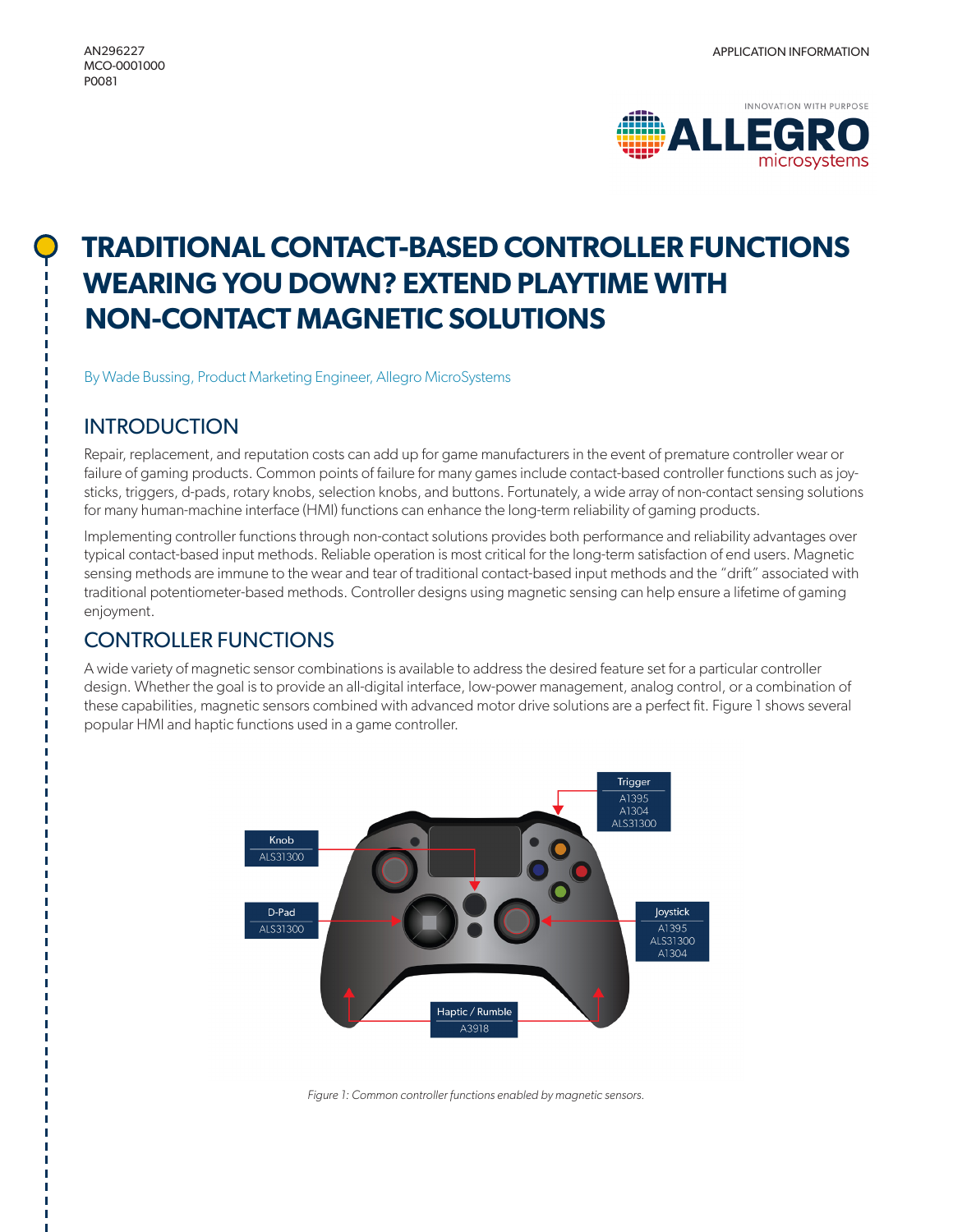Figure 2 presents a typical game controller block diagram, and Table 1 lists examples of sensor products from Allegro MicroSystems that support specific game controller functions.



*Table 1: Controller functions, popular Allegro ICs and their features*

| IC                                | <b>Functions</b>                                                                                                         | <b>Features</b>                                                                                                                                      |  |
|-----------------------------------|--------------------------------------------------------------------------------------------------------------------------|------------------------------------------------------------------------------------------------------------------------------------------------------|--|
| ALS31300 3D Linear Sensor         | • Joysticks<br>• Thumb-slide joystick<br>• Triggers<br>• Rotary knobs<br>• Selection knob<br>$\cdot$ D-pads<br>• Gimbals | • Tiny 3 mm × 3 mm DFN<br>• 3D sensing<br>$\cdot$  2C interface<br>• Low power modes<br>• Wake on motion<br>• Interrupt pin<br>• 2.5 to 3.3 V supply |  |
| A139x 1D Linear Sensor            | • Joysticks<br>• Triggers<br>• Gimbals                                                                                   | • Tiny 2 mm × 3 mm DFN<br>• Low power / sleep pin<br>• Analog interface<br>• Settable VREF pin                                                       |  |
| A1304 1D Linear Sensor            | • Joysticks<br>• Triggers<br>• Gimbals                                                                                   | • Tiny 2 mm × 3 mm SOT23<br>• Analog interface                                                                                                       |  |
| A3918 Low Voltage DC Motor Driver | • Rumble / Haptics                                                                                                       | $\cdot$ Tiny 2 mm $\times$ 3 mm DFN<br>• Sleep feature<br>• Thermal protection                                                                       |  |

## MAGNETIC SENSORS IMPROVE TRIGGER AND JOYSTICK RESPONSE

In traditional mechanical potentiometer systems, a "dead zone" is typically deployed to hide joystick or trigger "drift" from the player as the potentiometers wear out over time. Drift occurs when the controller receives a signal from the input device while left in a neutral position. This phantom signal may be due to contamination of the wiper mechanism or wearing of the contact material. Drift can manifest in games as a character moving inadvertently or randomly applying the brakes in a racing game, which are frustrating experiences for the player.

A certain amount of wear is expected over a controller's lifetime with potentiometer solutions, but the severity of drift will vary from unit to unit. An overly large dead zone must be considered to encompass the distribution of wear on potentiometerbased joysticks and triggers.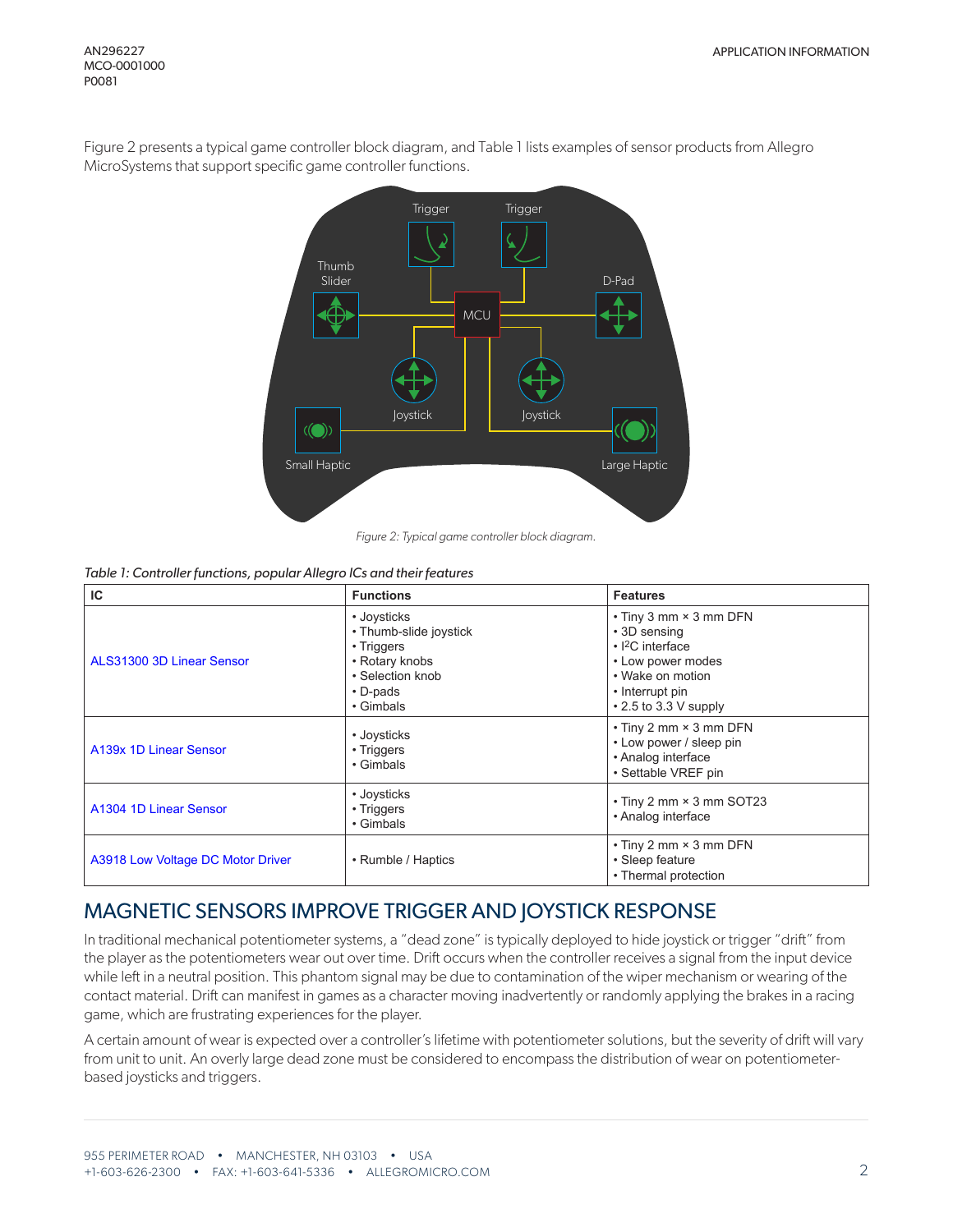Figure 3 illustrates a typical dead zone technique where any signal observed in the center of the coordinate system is largely ignored. The magnitude of the response increases as the joystick moves out from the center.



*Figure 3: Common joystick dead zone technique.*

Some competitive games provide a dead zone setting within the game's menus, allowing players to set their preferred size of dead zone. A small dead zone is generally preferred to enhance responsiveness.

This level of control is a feature of some games but is quite different from the dead zone baked into the controller to account for drift over time caused by inferior mechanical solutions. Large dead zones can prolong the life of a traditional trigger or joystick while reducing responsiveness for the user.

With magnetic sensing solutions, there are no wipers to wear out or contacts to degrade over time. Magnetic joysticks and triggers are immune to these common wear-out mechanisms. Designers can achieve smaller dead zones with magneticbased joysticks and triggers, which leads to a more responsive feel that every gamer craves. Figure 4 compares relative dead zones of magnetic and potentiometer-based joysticks. Note that some amount of dead zone is still valuable even with magnetic joysticks to avoid an overly sensitive response in gaming situations requiring precision control.



*Figure 4: Typical dead zones for standard and magnetic joysticks.*

# **CONCLUSION**

When designing a game controller interface, look for magnetic sensing solutions that provide low-power control, wide sensing ranges, and digital or analog interfaces tailored for common HMI and controller functions. With today's market-proven non-contact magnet sensing solutions, your trigger, joystick, directional-pad, and haptic designs will exceed expectations for reliability and responsiveness and offer years of heavy gameplay over traditional contact-based methods.

For more information on Allegro's magnetic sensors for gaming applications, visit [www.allegromicro.com](https://www.allegromicro.com).